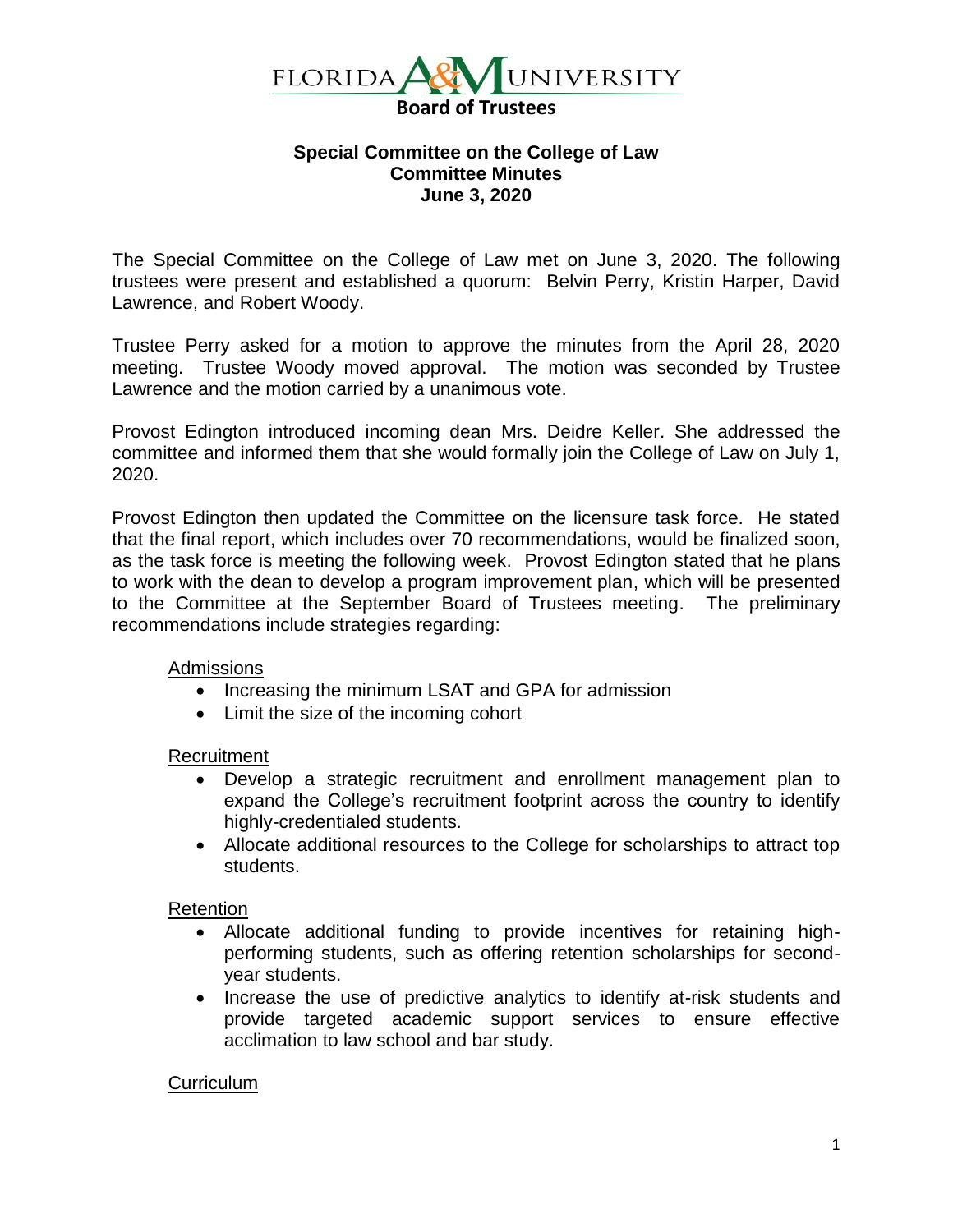UNIVERSITY  $FLORIDA$ **Board of Trustees**

- Bar preparation activities should be ongoing and incorporated into the curriculum beginning with the first year.
- Enhance the function of the College's curriculum committee to provide more effective ongoing oversight of course content and pedagogy used by faculty in courses that are intended to prepare students for the bar.

Academic Support/Bar Prep

- Increase investments in staffing and other services for at-risk students.
- Incorporate more mandatory bar-prep courses into the curriculum. -Note: ABA now allows 4-credit courses to facilitate inclusion of bar-prep efforts into course curricula.
- Best practices, such as wrap-around services, should be evaluated and implemented as appropriate. -Provide personalized academic coaching to assist students in preparing for the bar (writing and critical analysis skills).
- Incorporate the expertise of doctrinal faculty into all areas of bar preparation.

The Committee then heard a presentation from Mike Sims, president of BarBri, a company that specializes in bar examination review and preparation. He shared that BarBri also offers programs and strategies to assist students in law school ultimately pass the bar examination. BarBri's review of the FAMU College of Law data indicated that the bar passage rate prediction factors include:

- 1. Undergraduate grade point average
- 2. LSAT score
- 3. Off-campus living expenses
- 4. Student-faculty ratio

Mr. Sims explained various strategies that BarBri uses to enhance bar preparation and stated that he expects that students will out-perform predictions, Strategies include determining the initial level of the students and introducing lawyering fundamentals in the first-year of law school. The second-year student would include remediation and advanced legal methods. During the third-year of law school student would prepare for the exam and have an extended bar review. After graduation, the graduates would take the post-grad BarBri bar review and pass of the bar examination. Mr. Sims indicated that he believes the students will out-perform predictions if BarBri is involved in the intervention. Several committee members echoed their support, if it will help students.

The Committee and the University agreed that the next step should include hiring a consultant to provide recommendations regarding moving forward. Incoming Dean Keller indicated that she had already begun searching for consultant candidates. Provost Edington stated that he would work though the University's established process to bring the consultant onboard.

As a final measure, the Committee thanked interim dean Nikki Boothe for her service, commitment, and leadership of the College of Law.